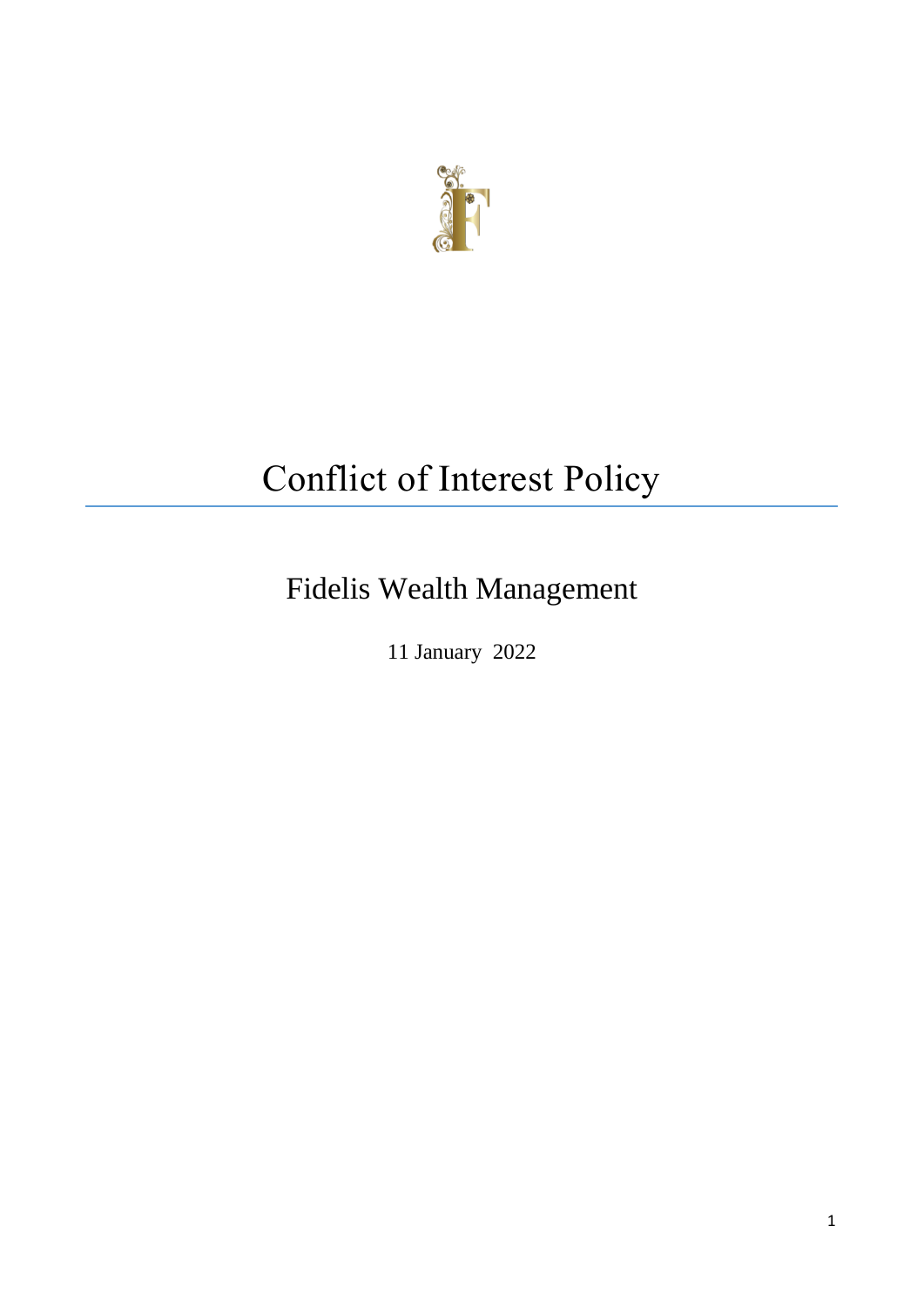## **CONTENTS**

| 2. |    |  |  |  |
|----|----|--|--|--|
|    |    |  |  |  |
|    | a. |  |  |  |
|    | b. |  |  |  |
|    | c. |  |  |  |
|    | d. |  |  |  |
| 4. |    |  |  |  |
| 5. |    |  |  |  |
| 6. |    |  |  |  |
| 7. |    |  |  |  |
| 8. |    |  |  |  |
|    |    |  |  |  |
|    |    |  |  |  |
|    |    |  |  |  |
|    |    |  |  |  |
|    |    |  |  |  |
|    |    |  |  |  |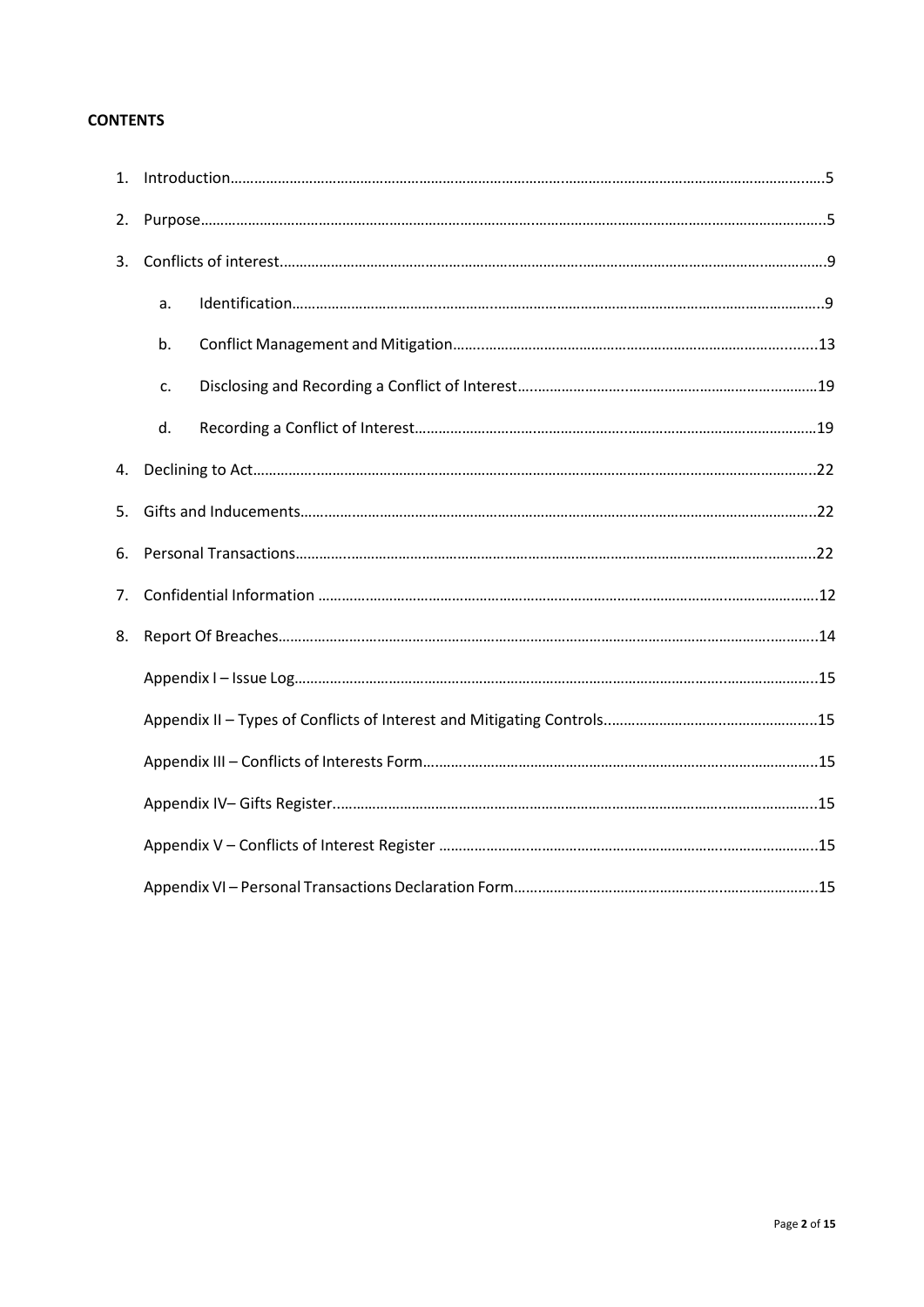This Conflict of Interest Policy sets out the effective organisational and administrative arrangements that have been put in place to identify, prevent, manage and monitor conflicts of interest that entail a material potential risk of damage to the interests of Fidelis Wealth Management LLC (herein referred to as "the Brokerage Company") and its customer.

## **Document History and Information**

## **Document Information**

| Document owner       | Compliance                       |
|----------------------|----------------------------------|
| Author/Reviewer      | <b>FIDELIS WEALTH MANAGEMENT</b> |
| <b>Creation date</b> | $1st$ OF JANUARY 2018            |
| Latest approval date | $11^{5T}$ OF JANUARY 2022        |

### **Document review**

| <b>Date</b> | <b>Reviewers</b> | <b>Action/Comment</b> |
|-------------|------------------|-----------------------|
|             |                  |                       |
|             |                  |                       |

## **Change mechanism**

Any requirement for change or clarification should be addressed to the document owner, as defined in this policy, who will log the issue in an issue log (Appendix I). Issues must be collected via the issues log until the regular policy review date, at which point all identified issues with respect to this policy must be considered and addressed as part of the policy review and update process.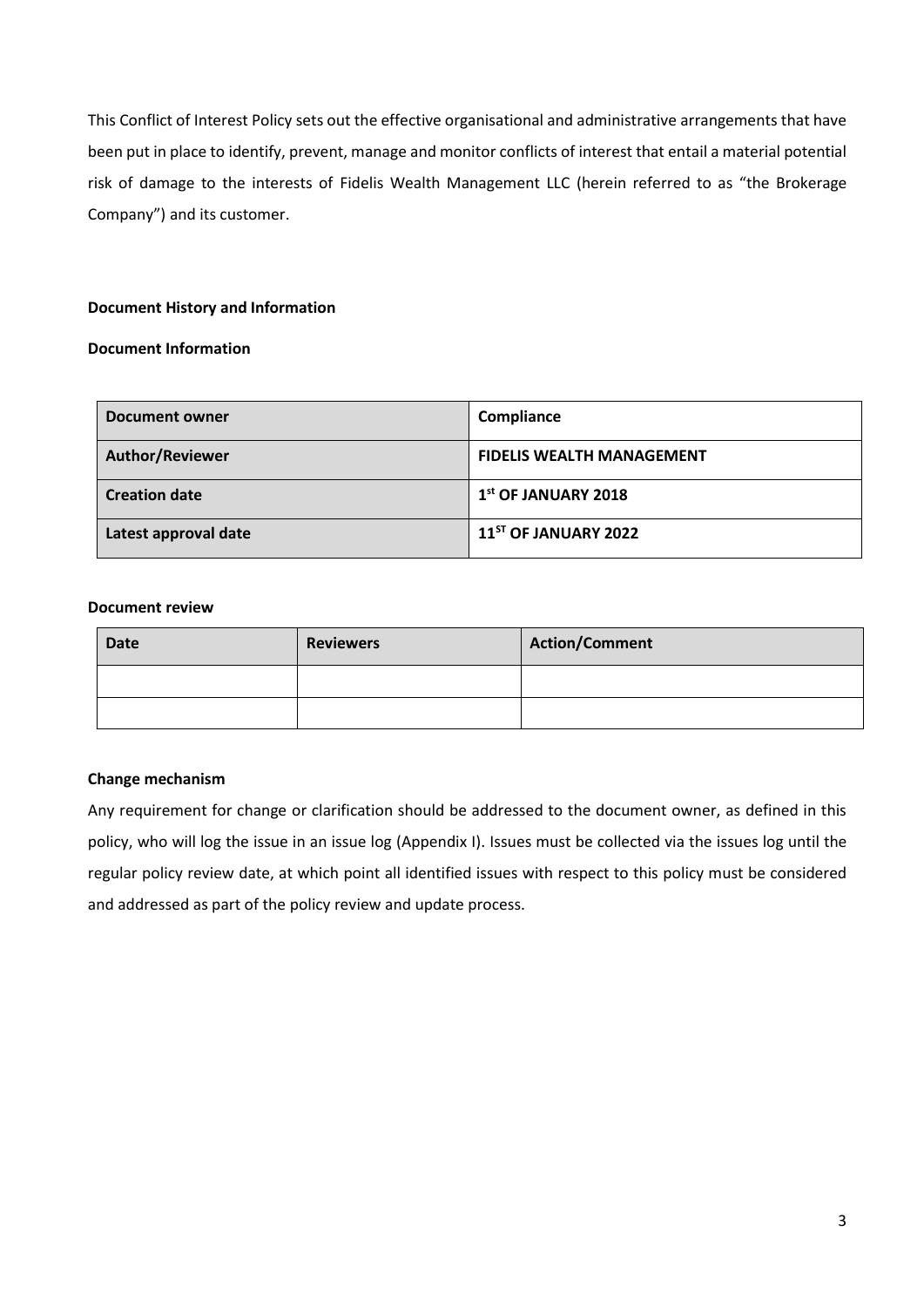#### **1. INTRODUCTION**

The Brokerage Company is required to maintain and operate effective organisational arrangements that will identify and manage conflicts of interest which arise or may arise in the course of providing a service to clients, all the connected people inside/outside the parent company, and other entities in the same economic group, This policy applies to all Company directors and employees. This policy should be read in conjunction with the Company's Market Abuse policy, Internal Governance Policy, Investment Management policy, Business Continuity/Cyber security policy, Compliance handling policy and other important company policies. The Policy contents follow the rules regarding the Brokerage Company, President of the National Bank of Georgia Order №145 /04 July 5, 2018 and the code of Conduct law, President of the National Bank of Georgia Order №13 / 04 February 2, 2021 and Law of Georgia on securities market 04 August 2021, President of the National Bank of Georgia, Order №180 / 04 October 7, 2020.

#### **2. PURPOSE**

This Policy enables the Brokerage Company identify and summarise conflicts of interests which the firm may experience as an organisation and how it can address the challenges that such conflicts create. This Policy will outline the relevant procedures and systems and to ensure compliance to these rules by constant monitoring and maintenance.

While this document bases its reliance on the NBG Directives, the purpose of this document is to set an internal guidance in harmony with the proposals of the regulator.

The Brokerage Company takes all reasonable steps to prevent conflicts of interest from constituting or giving rise to a material risk of damage to the interests of the Brokerage Company and its Clients. In addition, the Brokerage Company will comply with the following principles:

- The Brokerage Company should conduct its business with integrity;
- The Brokerage Company should take reasonable care to organise and control our affairs responsibly and effectively.
- The Brokerage Company should pay due regard to the interests of its customers and treat them fairly.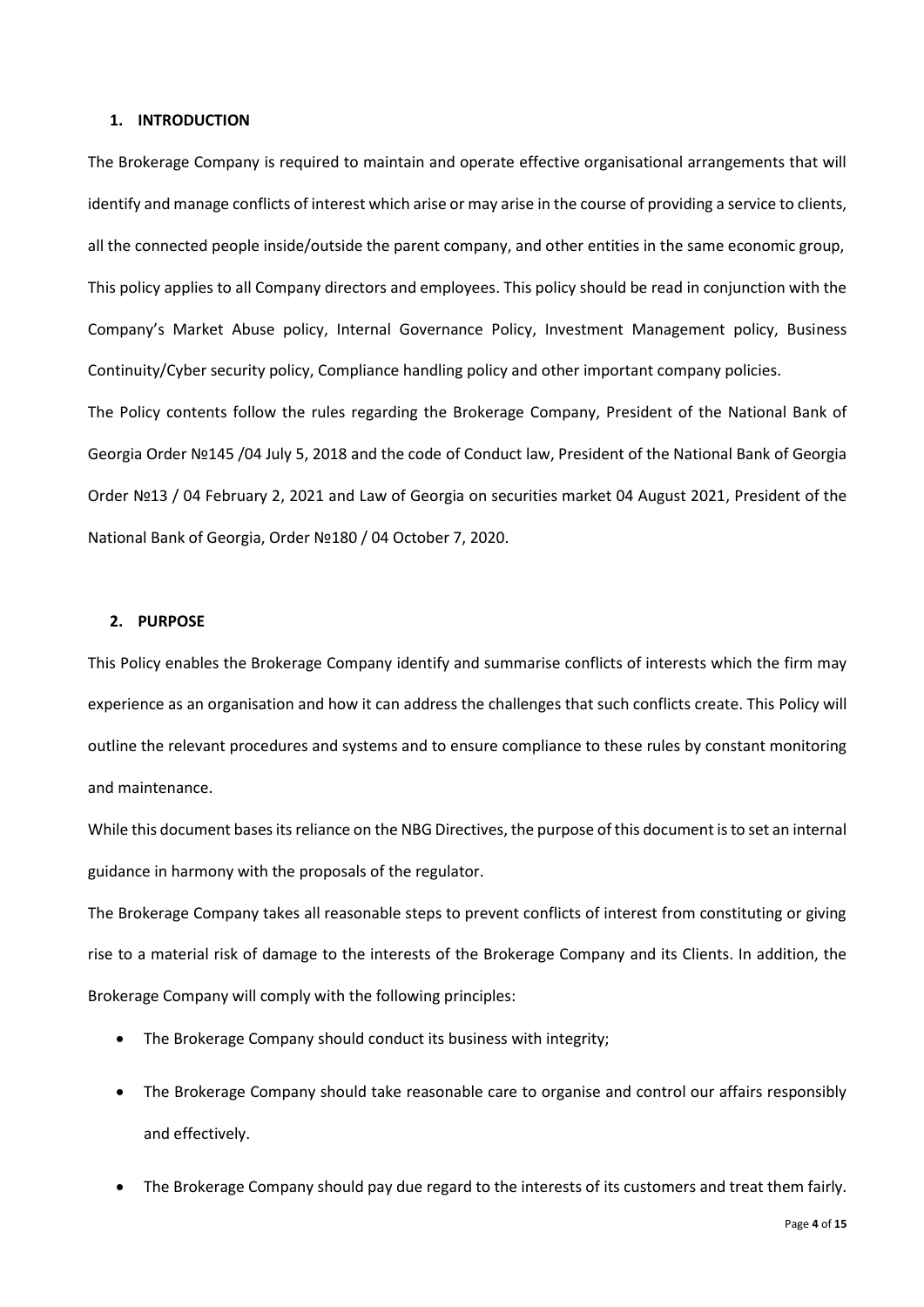The Brokerage Company should manage conflicts of interest fairly, both between the Brokerage Company and its customers, and between one customer and another client.

Furthermore, the Brokerage Company will be the following **four-tier** approach:

- a. Identification of conflicts of interest;
- b. Management and mitigation of conflicts of interest;
- c. Disclosure; and
- d. Recording Conflicts of interest.

## **3. CONFLICTS OF INTEREST**

**a. Identification**

Conflicts of Interest appear in situations where the Brokerage Company:

- a) is likely to make a financial gain, or avoid a financial loss, at the expense of the client;
- b) has an interest in the outcome of a service provided to the client or of a transaction carried out on behalf of the client, which is distinct from the client's interest in that outcome;
- c) has a financial or other incentive to favour the interest of another client or group of clients over the interests of the client;
- d) carries on the same business as the client; or
- e) Receives or will receive from a person other than the client an inducement in relation to a service provided to the client, in the form of monies, goods or services, other than the standard commission or fee for that service.

The Brokerage Company has appropriate internal procedures in place aimed at identifying conflicts of interest between:

a) The Brokerage Company or any relevant person [including managers, employees, service providers, independent contractors, temporary workers directly or indirectly linked to the company] **and** clients of the company;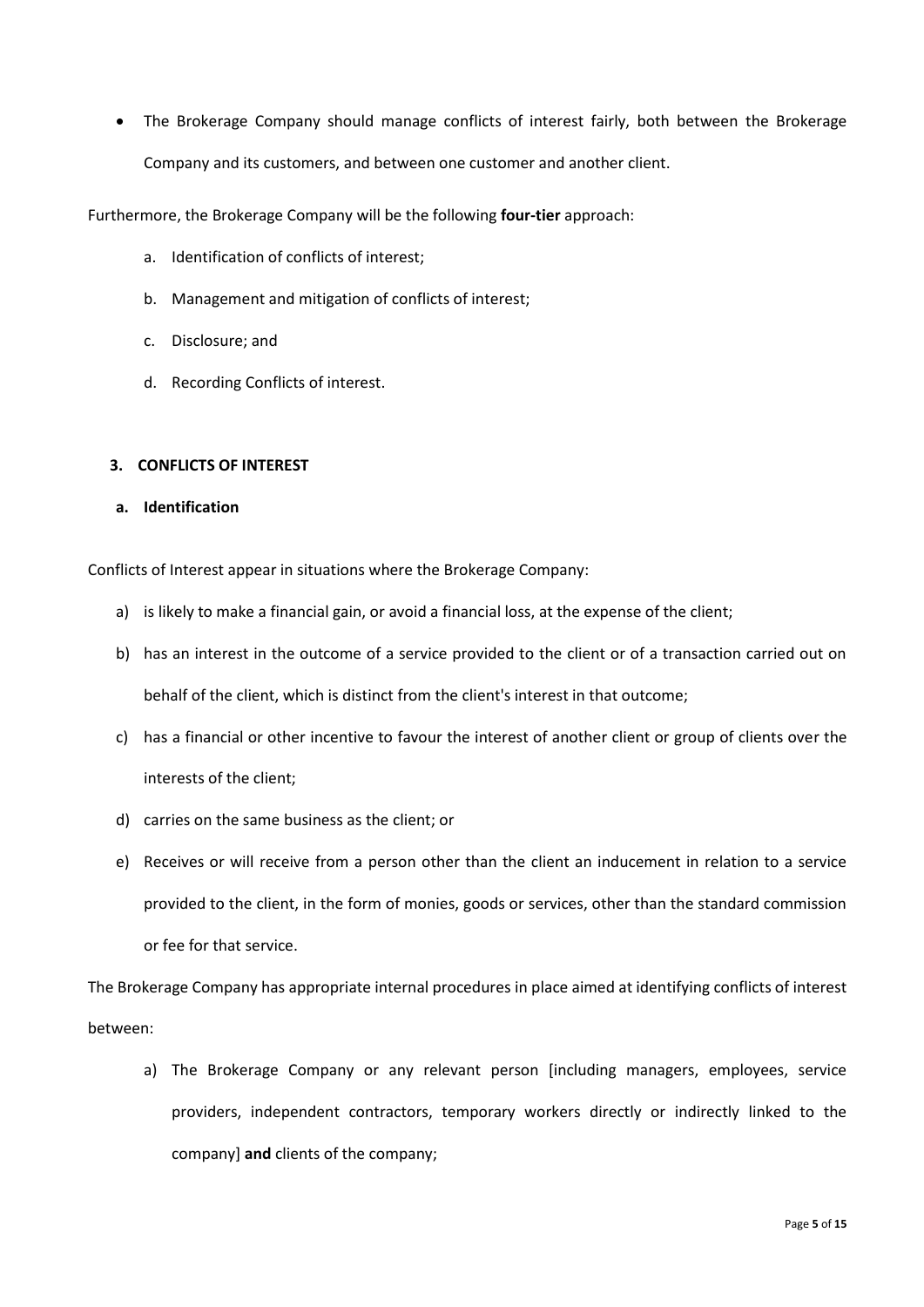- b) one client and another, which arises in the course of providing any investment and ancillary services;
- c) the shareholders **and** the Company;
- d) The Brokerage Company **and** other entities in the same economic group;
- e) any combination of the above possible scenarios and which may arise in the course of providing brokerage and ancillary services or a combination thereof and whose existence may damage the interests of the relationship between any of the above mentioned parties.

#### **Relevant Persons**

A Relevant Person shall mean any:

- i. Director, Manager or their equivalent within the Brokerage Company or another entity towards which the Brokerage Company has outsourced its activity;
- ii. Employee of the Brokerage Company, as well as any natural or legal person whose services are provided under the supervision of the Brokerage Company and consists in the delivery of services;
- iii. Natural or legal person whose services are provided to the Brokerage Company, by means of an outsourcing agreement, and consists in the delivery of investment services.

Given the core function of the Brokerage Company is the provision of Brokerage and portfolio management services, the potential conflicts of interest may arise in a variety of situations, however areas of concern include, but not limited to:

- i. the provision of brokerage services;
- ii. the provision of investment research;
- iii. portfolio management;
- iv. personal account dealing;
- v. ownership interest

## **Types of Conflicts of interest:**

There are two types of conflicts of interest, those that persist and need to be managed permanently and those conflicts of interest that occur unexpectedly with regard to a single event (e.g. a transaction, the selection of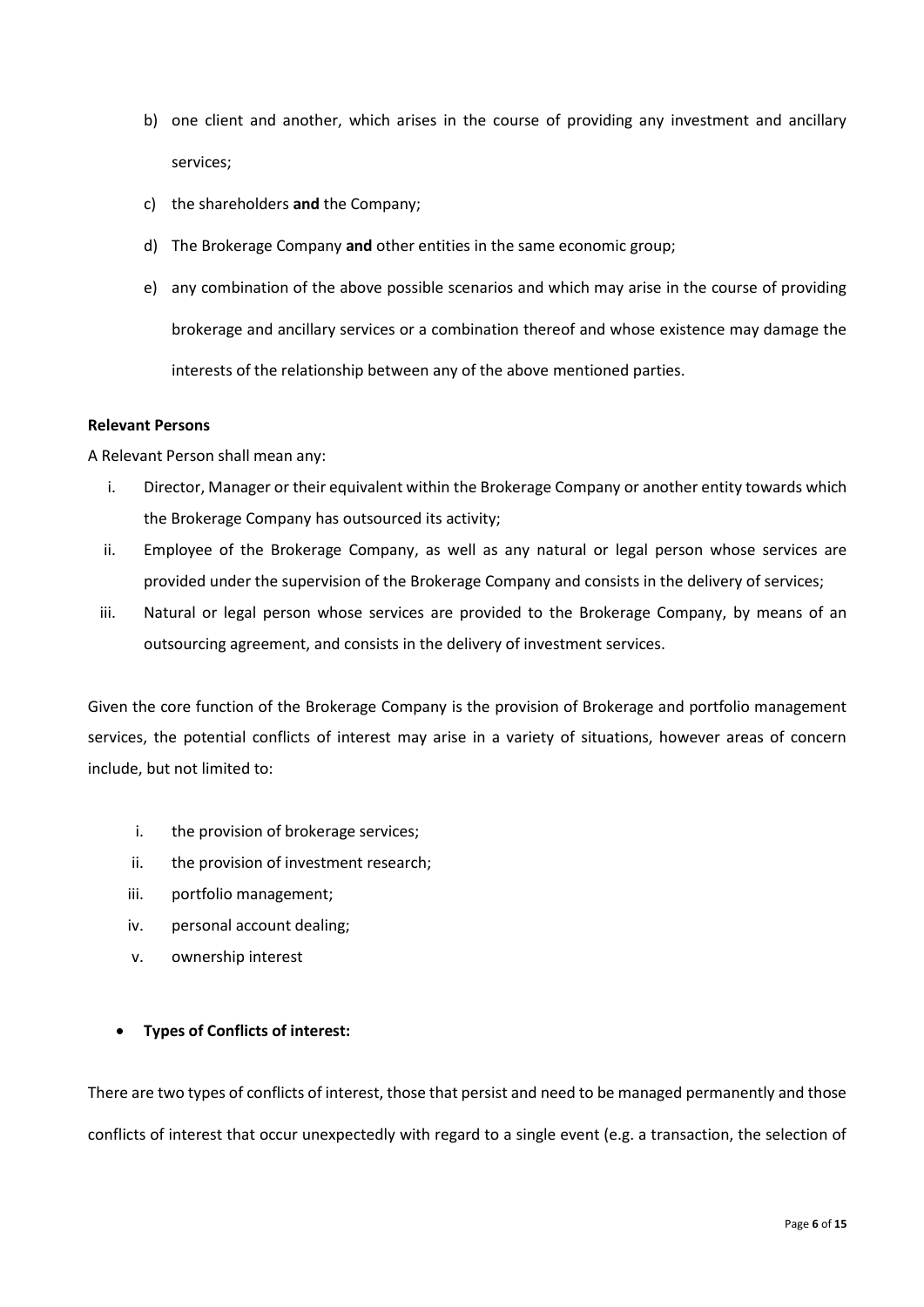service provider, etc.) and can usually be managed with a one-off measure. In all circumstances, the interest of the Brokerage Company will be central to the decisions taken.

Below are non-exhaustive examples of what may be considered typical conflicts of interest that may arise in relation to investment services provided by the company, including:

- a) The Brokerage Company may engage in business and trading activities for its own account and/or Client accounts whilst other Clients are active in relevant markets at the same time;
- b) The Brokerage Company may provide investment advice or discretionary portfolio management services to its Clients and The Brokerage Company may also recommend or sell products issued by itself or affiliated companies;
- c) The Brokerage Company or Relevant Person receives or provides substantial gifts or entertainment (including non-monetary inducements) that may influence behaviour in a way that conflicts with the interests of the Clients of the Company;
- d) A situation whereby the Brokerage Company is likely to make a financial gain, or avoid a financial loss, at the expense of the client;
- e) The Brokerage Company has an interest in the outcome of a service provided to the client or of a transaction carried out on behalf of the client, which is distinct from the client's interest in that outcome;
- f) The Brokerage Company has a financial or other incentive to favour the interest of another client or group of clients over the interests of the client;
- g) The Brokerage Company carries on the same business as the client.

The Brokerage Company has a compliance officer in order to ensure zero tolerance for conflict-of-interest violations, adequate resources, full independence from staff including management.

## **b. Conflict Management And Mitigation**

This is to assist in the identification and management of potential conflicts that might occur. In order for the Brokerage Company to be in a position to identify potential conflicts, material transactions involving clients, employees, outsourced service providers, independent contractors, temporary workers and other staff and all its subsidiaries or the Brokerage Company are logged internally and analysed against existing company relationships and transactions.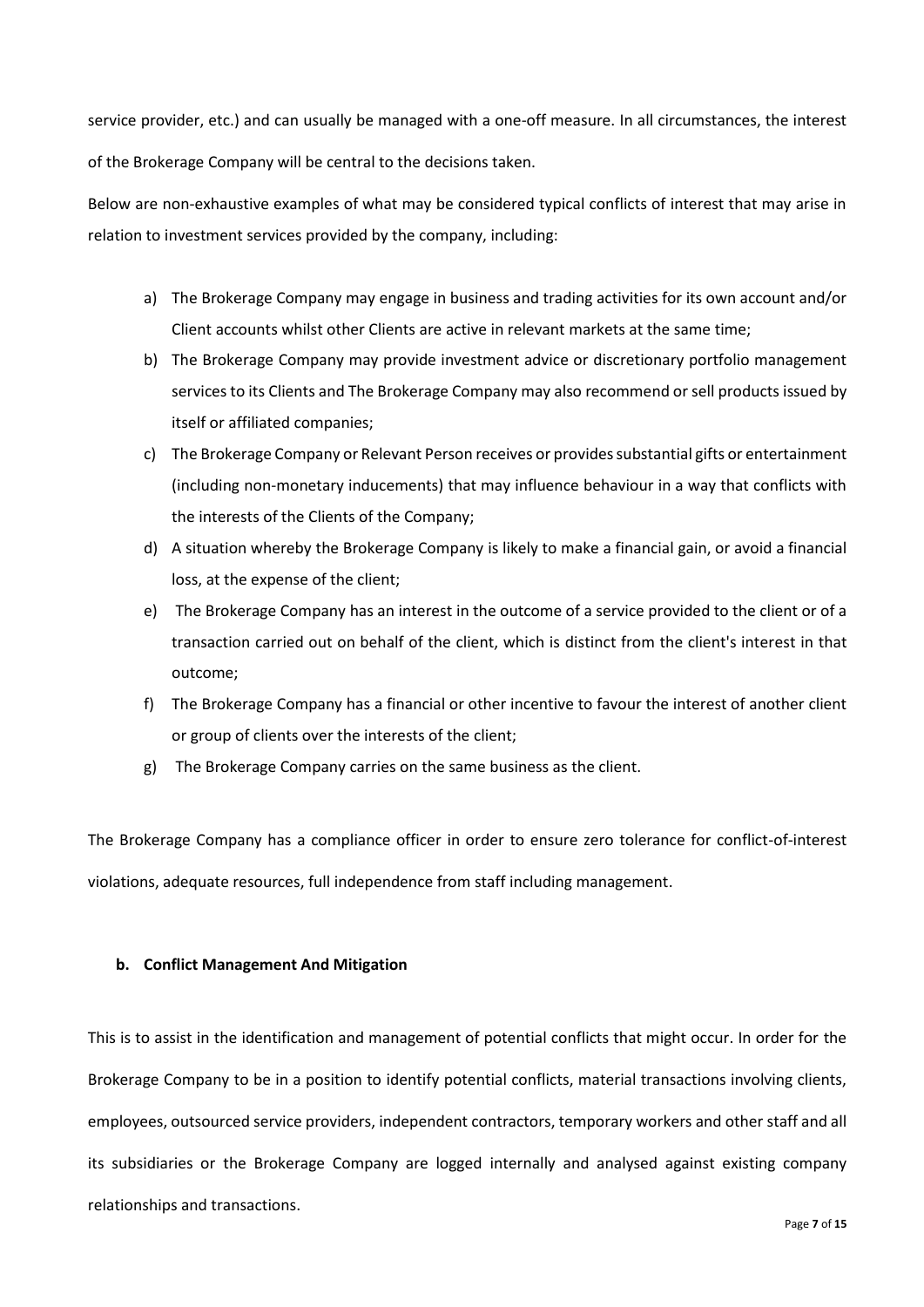Any potential conflicts of interest or actual conflicts of interest identified should be reported to the compliance officer in order that the compliance officer may keep a record of such conflict in accordance with this Policy. The Brokerage Company identifies the conflict of interests listed in **Appendix II** along with the method of dealing with the conflict and a conflict of interest form listed in **Appendix III** when a potential conflict is identified.

The Brokerage Company identifies the following procedures and measures preventing or managing conflicts of interest which include:

- a) **Reporting Lines:** The Brokerage Company has clear reporting lines. An organisation chart is maintained by the compliance officer and updated from time to time as may be required in line with the operational set up of the Company;
- b) **Separate Supervision:** The Brokerage Company shall also prevent or control any person or department from influencing another relevant person in the performance of their duties. The Brokerage Company has established clear segregated functions in order that there is no inappropriate influence over the way in which a relevant person carries out the services for which he has been appointed or engaged. In the event that any relevant person feels that inappropriate influence is being exerted on him/her, the relevant person shall inform the internal Compliance officer without undue delay.
- c) **Segregation of functions:** The Brokerage Company has appropriately segregated duties and functions, all acting independently of one another, so as to avoid conflicts of interest where possible. The Brokerage Company ensures that, in general, no single individual has unrestricted authority to do **all**  of the following:
	- i. initiate a transaction;
	- ii. bind the firm;
	- iii. make payments; and
	- iv. Account for it.
- d) **Independent decisions**: In the course of any decision-related activities, a director shall disclose any conflicts in any matters, as the case may be. Following such disclosure, and prior to any discussion in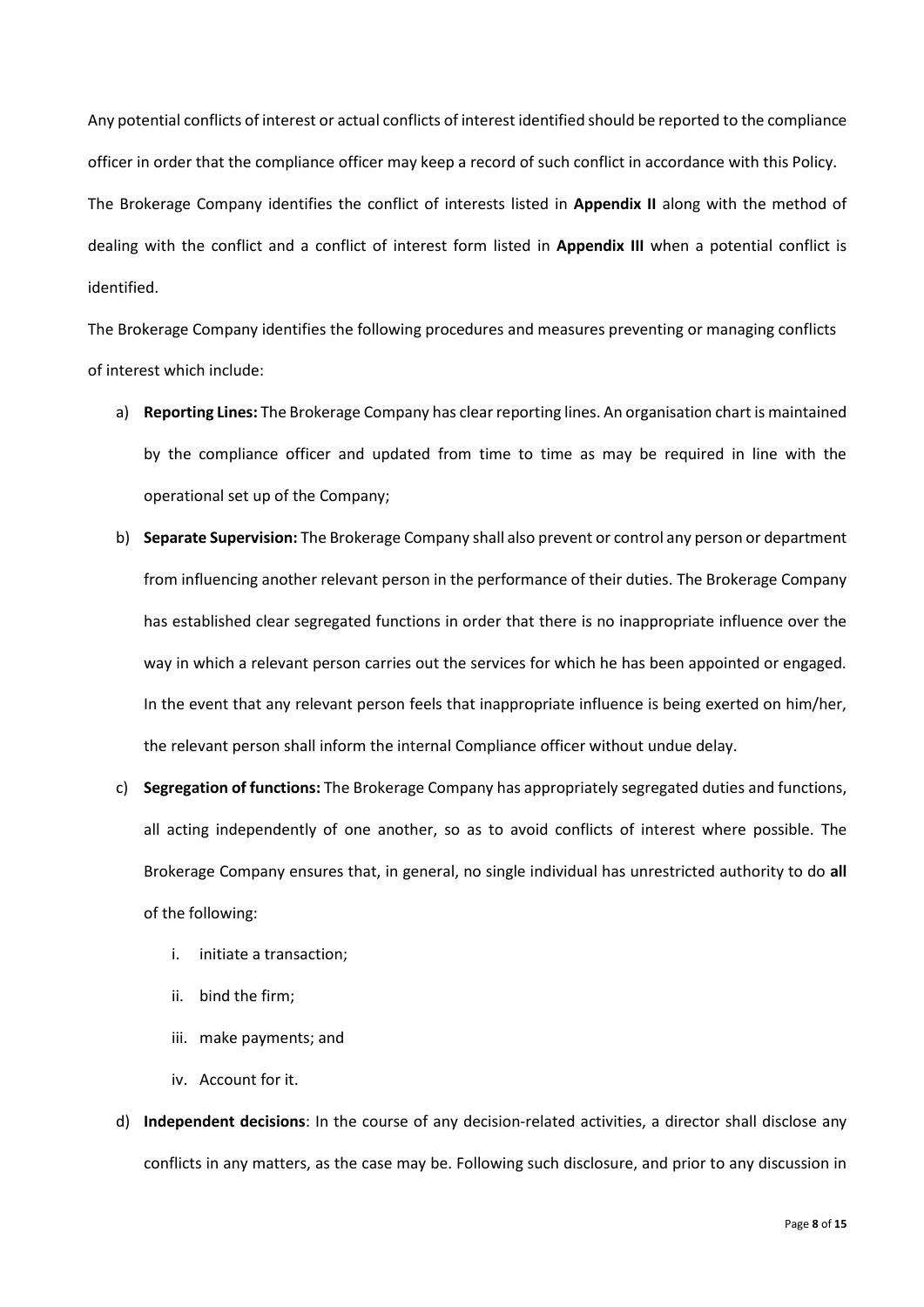relation to such matter such person shall not be involved in the discussion or any decision relating to the matter.

e) **Information Barriers:** The Brokerage Company respects the confidentiality of information it receives about its Clients and operates a "Need to Know" approach and complies with all applicable laws with respect to the handling of that information. Access to confidential information is restricted to those who have a proper requirement for the information consistent with the legitimate interest of a Client or the Brokerage Company.

#### **c. Disclosing and Recording a Conflict of Interest**

If arrangements made by The Brokerage Company to manage conflicts of interest are not sufficient to ensure, with reasonable confidence, that risks of damage to the interests of a client will be prevented, the Brokerage Company will clearly disclose the general nature and/or sources of conflicts of interest to the client before undertaking business for the client. Disclosure of a material interest or conflict of interest to a customer must be made in writing.

For certain financial instruments, the relevant persons must provide, at a reasonably sufficient time before trading in the Financial Instrument, disclosures to counterparties regarding any material incentives and conflicts of interest present in connection with the said financial instrument.

In addition to disclosures regarding material incentives and conflicts of interest, other disclosures must also be made at a reasonably sufficient time before entering into the financial instrument transaction, including the material risks of the instrument, material contract characteristics, and economic terms of the instrument.

#### **d. Recording a Conflict of Interest**

Where, despite all measures adopted to identify and manage Conflicts of interest, a Relevant Person is in a Conflict of Interest that may damage the interest of clients or those of the Brokerage Company, such relevant persons has to inform his/her manager and the Compliance Officer, who will decide together about the action to be taken in order to protect the clients' interests.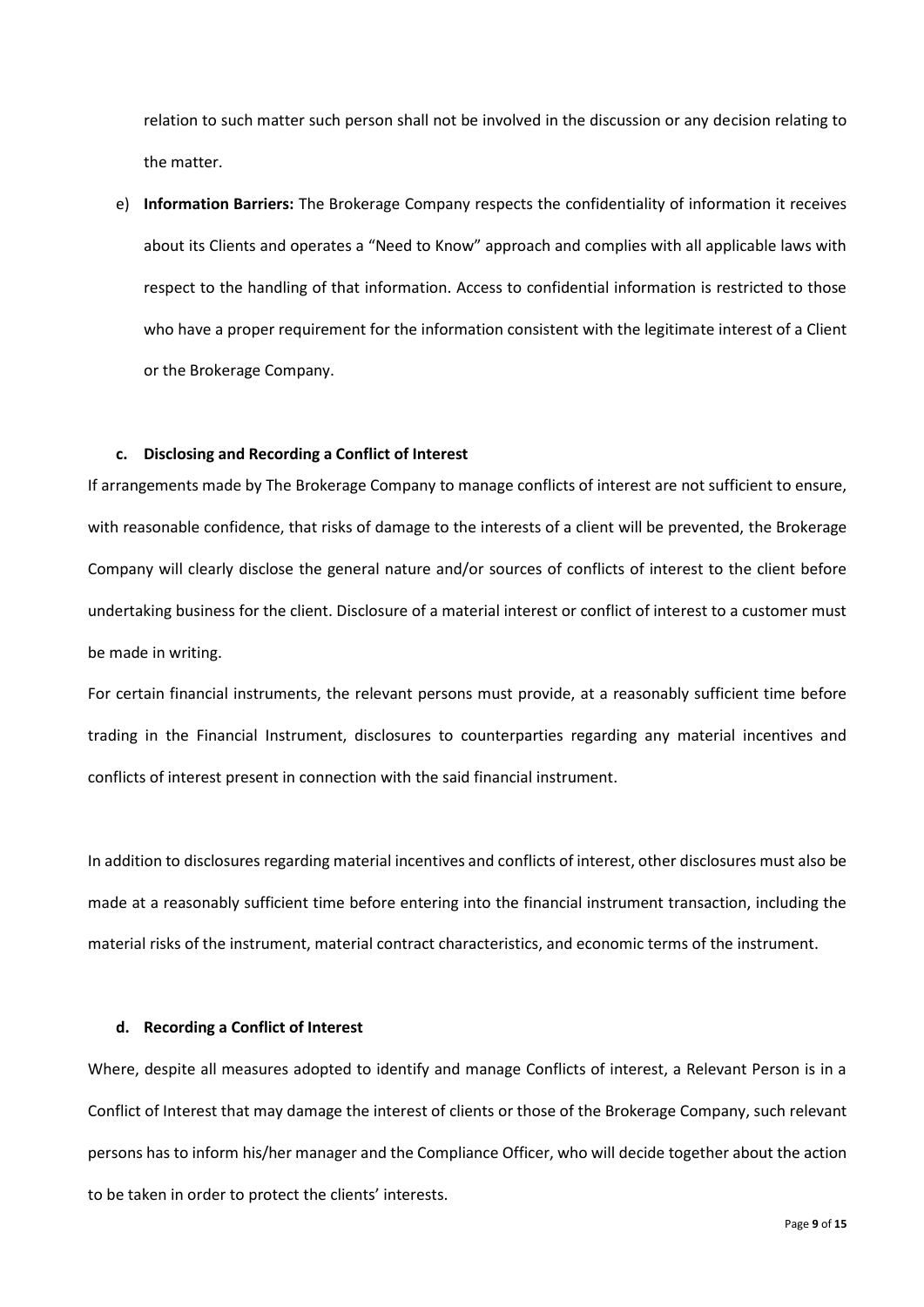In those circumstances where actions decided cannot appropriately remediate the Conflict of Interest, the compliance officer will document the conflict, add the conflict to the Conflicts of interest Register and inform in writing the Relevant Person.

#### **i. Conflict of Interest Form & Register**

The Brokerage Company keeps and regularly updates a record of the types of regulated business activities carried out by or on behalf of the Brokerage Company, in which Conflicts of interest entailing a material risk of damage to the interests of one or more Clients has arisen or, in the case of an ongoing Regulated Business service or activity, may arise. The information contained within the register facilitates the effective identification and management of any potential Conflicts of interest. A copy of this register and a conflicts of interest form is found in **Appendix V** and **Appendix III** of this policy.

All staff have the duty to promptly disclose internally any matter/s that may result, or has already resulted, in a conflict of interest. Senior Management should be notified immediately once staff are/is aware of any future or current conflicts. If a conflict of interest of staff is identified, the Brokerage Company will document the decision taken, in particular if the conflict of interest and the related risks have been accepted, and if it has been accepted, how this conflict of interest has been satisfactorily mitigated or remedied.

#### **4. DECLINING TO ACT**

If the Brokerage Company determines that it is unable to manage a conflict of interest using one of the methods described above, the Brokerage Company will decline to act on behalf of the customer concerned client and by consequence eventually terminate the professional relationship with the client. It is the responsibility of Director, possibly after consultation of the compliance officer, to decide to maintain or put an end to such a situation.

#### **5. GIFTS AND INDUCEMENTS**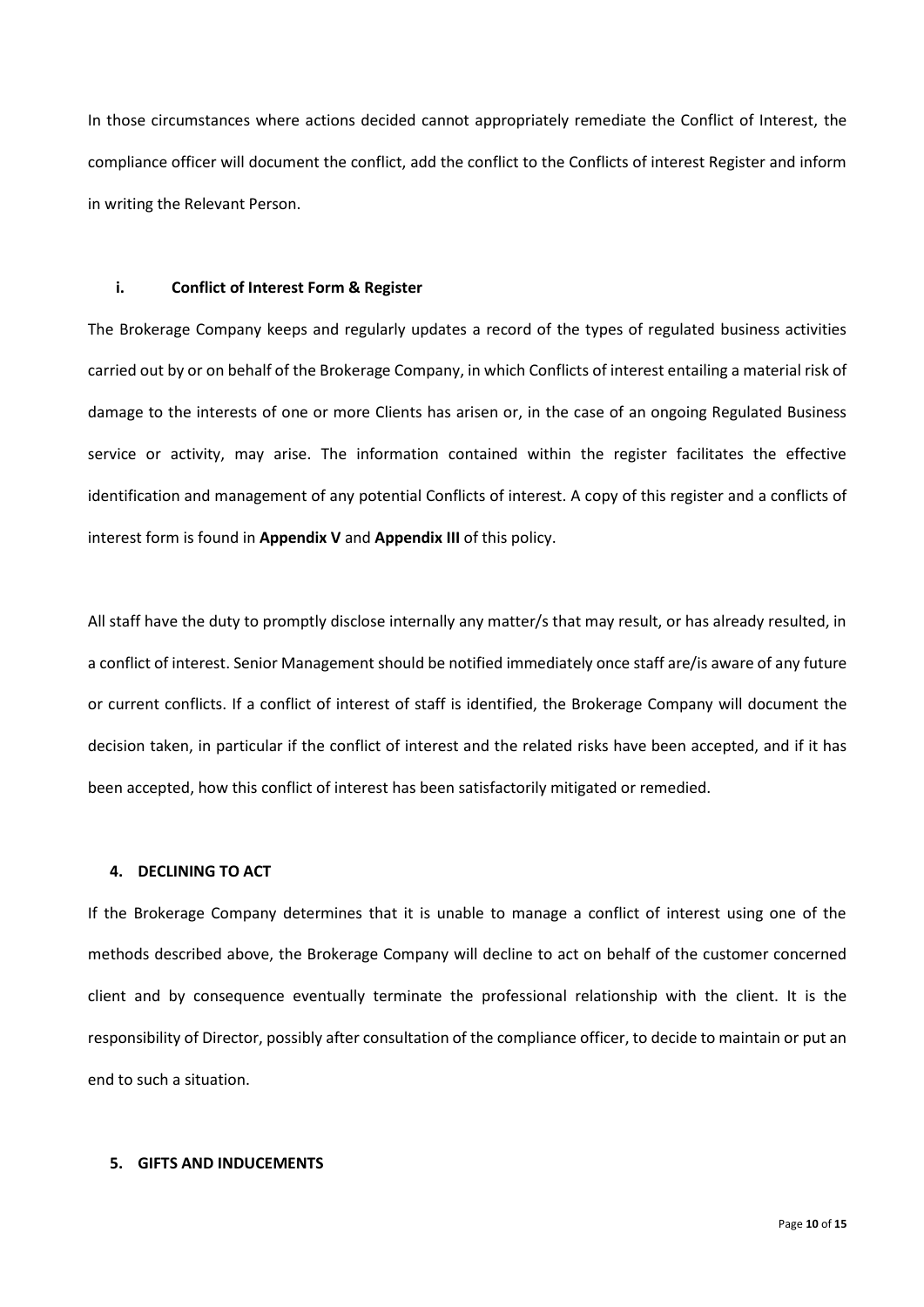Clients, for a variety of reasons, may offer gifts to employees such as annual celebrations or to commemorate the completion of a large and/or complicated transaction. Often, it would be considered impolite to refuse. Care must be taken to ensure that such gifts cannot be construed as an inducement to provide a service more favourably to that client ahead of another.

Staff are prohibited from accepting gifts in excess of the limits of USD 50 or equivalent on an annual basis unless they declare them to the compliance officer of The Brokerage Company and registered as per **Appendix IV**.

#### **6. PERSONAL TRANSACTIONS**

The Brokerage Company recognises the interest of employees in conducting dealings for their personal accounts while also noting the inherent risks posed by personal account dealings including trading based on inside information and apparent conflict of interest. Therefore this policy will act as a guideline to prevent conflicts of interest between the company's clients and staff and to assist the Brokerage Company in detecting trading malpractice by the staff. Accordingly, personal account dealings will be permitted only where it is conducted in accordance with the rules & procedures set in this policy.

Failure to comply exposes the employees to the risk of contravening legislation, market abuse and insider trading which could result in disciplinary action by the regulatory body (such as sanctions & criminal/civil prosecution of the employee).

All employees will be provided with a declaration form **Appendix VI**. Those employees who do not conduct personal dealings shall hand it back as NIL whilst those employees who do personal dealings will be asked to disclose existing accounts.

#### *Personal dealings*

The meaning of personal dealings shall be extended to include:

a) dealing for their own account,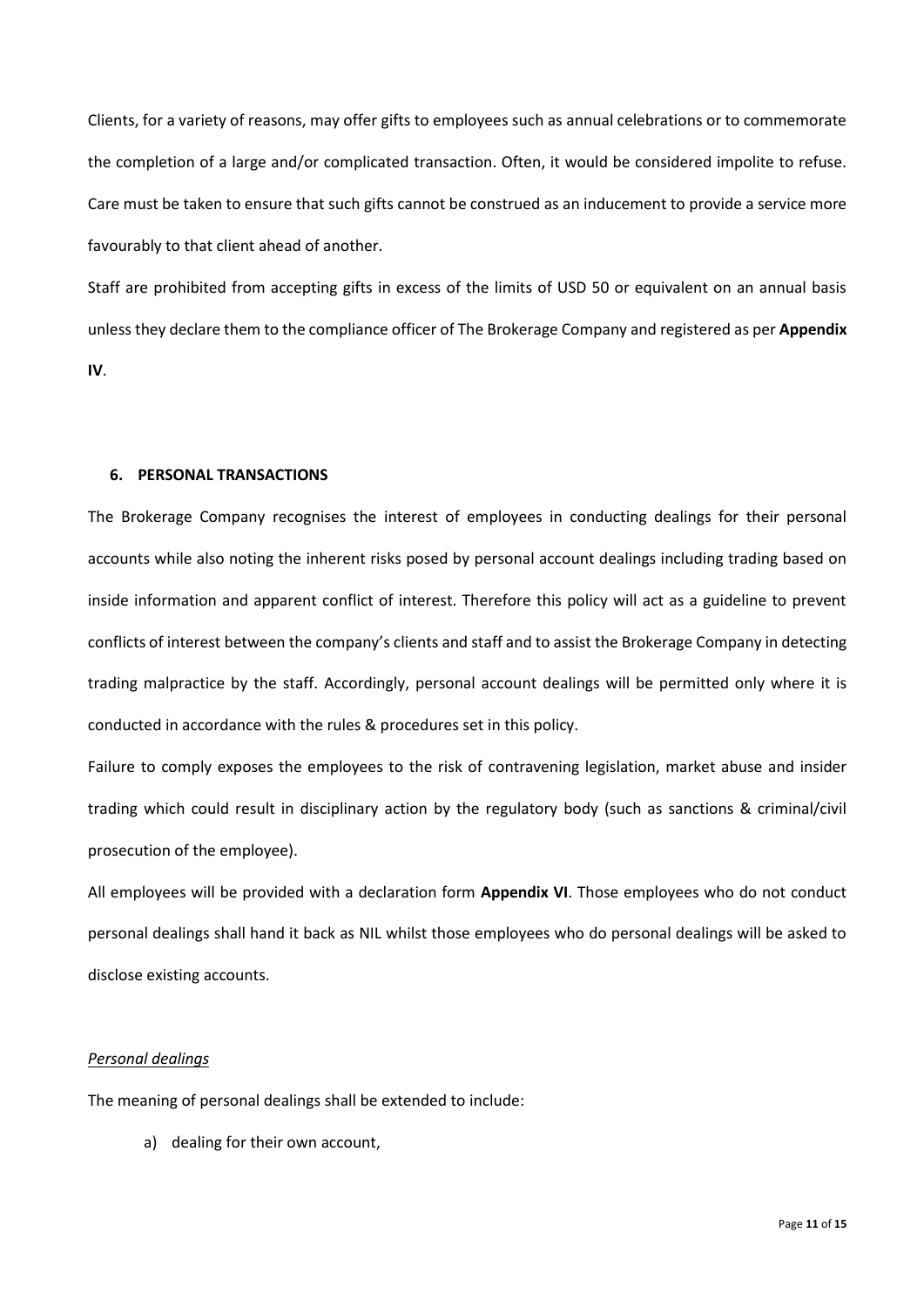- b) dealing in the account of a connected person (i.e. the employee controls, materially influences and/or has sole discretion to operate the account),
- c) dealing conducted by family members and any close persons.

## *Rules and procedures*

The following rules have been drawn up with regards to personal dealings:

- Trading during working/business hours is strictly **PROHIBITED**. The Brokerage Company operates in the client's best interest and personal trading during such hours may jeopardise the client's benefits.
- Trading during other hours (after work and on weekends) is allowed as long as the employee has filled in the declaration.
- The reputation of the Brokerage Company must not be put at risk in any investment transaction
- The employee is strictly prohibited to communicate any information or opinion based on information obtained from the Brokerage Company to any other person.
- The employee is prohibited to use sensitive information obtained from the place of work in order to benefit in their personal account.
- The employee is not allowed to provide investment advice to another person unless done so during the course of employment within the firm.
- Employees must not deal in any affected security at a time or in a manner which the employee knows, or could reasonably be expected to know, may have a direct adverse effect on the particular interests of clients of company.

## Written Authorisation

The Brokerage Company maintains adequate arrangements aimed at preventing the following activities in the case of any relevant person who is involved in activities that may give rise to a conflict of interest, or to other confidential information relating to clients or transactions with or for clients by virtue of an activity carried out by him on behalf of the client:

- a) entering into a personal transaction which fulfils at least one of the following criteria:
	- i. that person is prohibited from entering into that personal transaction;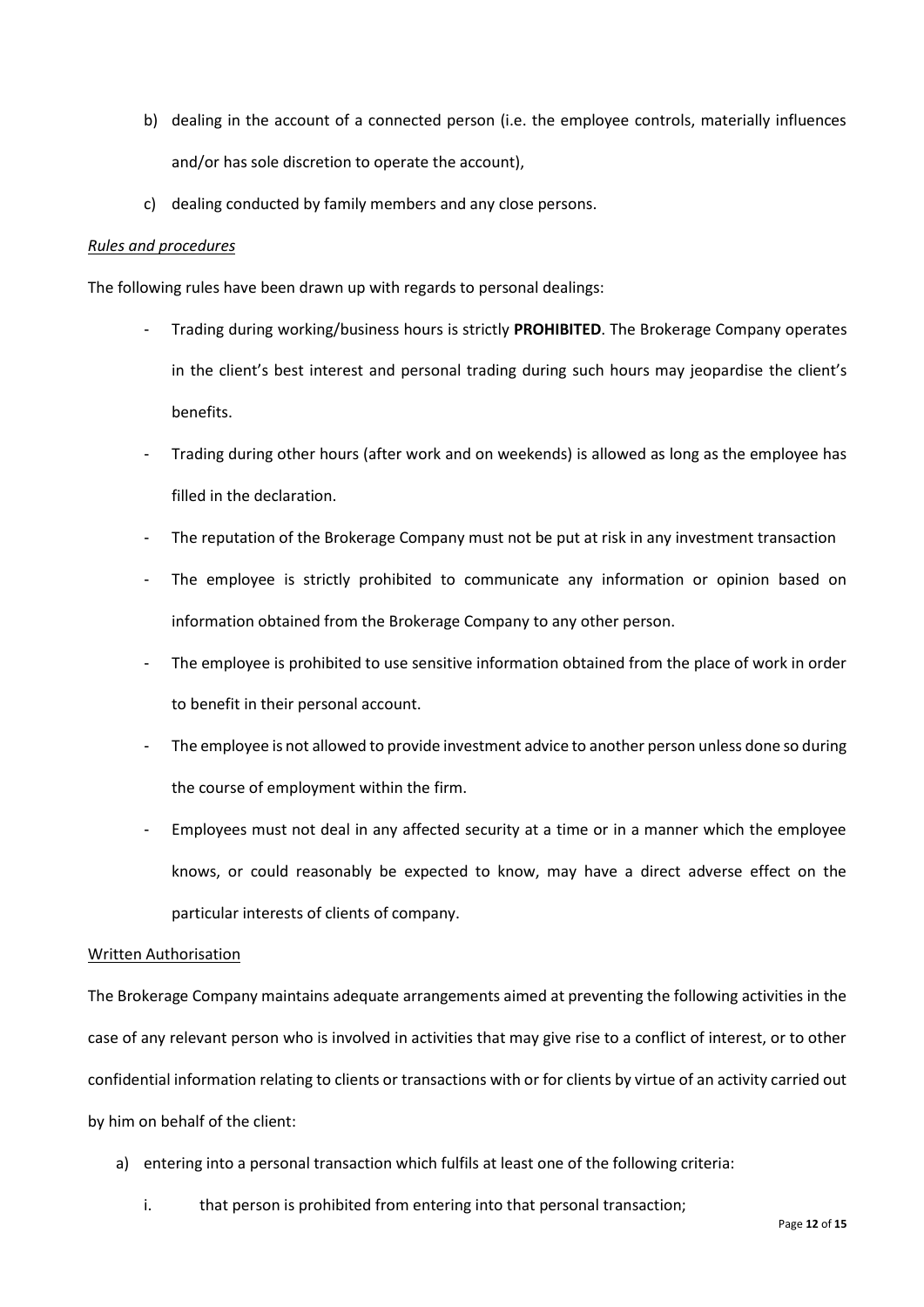- ii. it involves the misuse or improper disclosure of confidential information;
- iii. it conflicts or is likely to conflict with an obligation of the Brokerage Company under the Act, the regulations issued thereunder and any applicable Investment Services Rules;
- b) advising or procuring, other than in the proper course of his employment or contract for services, any other person to enter into a transaction in financial instruments which, if a personal transaction of the relevant person, would be covered by the Investment Services Rules or would otherwise constitute a misuse of information relating to pending orders (where certain activities are performed by third parties, the Brokerage Company ensures that the entity performing the activity maintains a record of personal transactions entered into by any relevant person and provides that information to the Brokerage Company promptly on request)
- c) disclosing, other than in the normal course of his employment or contract for services, any information or opinion to any other person if the relevant person knows, or reasonably ought to know, that as a result of that disclosure that other person will or would be likely to take either of the following steps:
	- i. to enter into a transaction in financial instruments which, where a personal transaction of the relevant person would be covered by the Investment Services Rules or would otherwise constitute a misuse of information relating to pending orders;
	- ii. to advise or procure another person to enter into such a transaction.

The Brokerage Company must be informed promptly of any personal transaction entered into by a relevant person, either by notification of that transaction or by other procedures enabling the Brokerage Company to identify such transactions.

## **7. CONFIDENTIAL INFORMATION**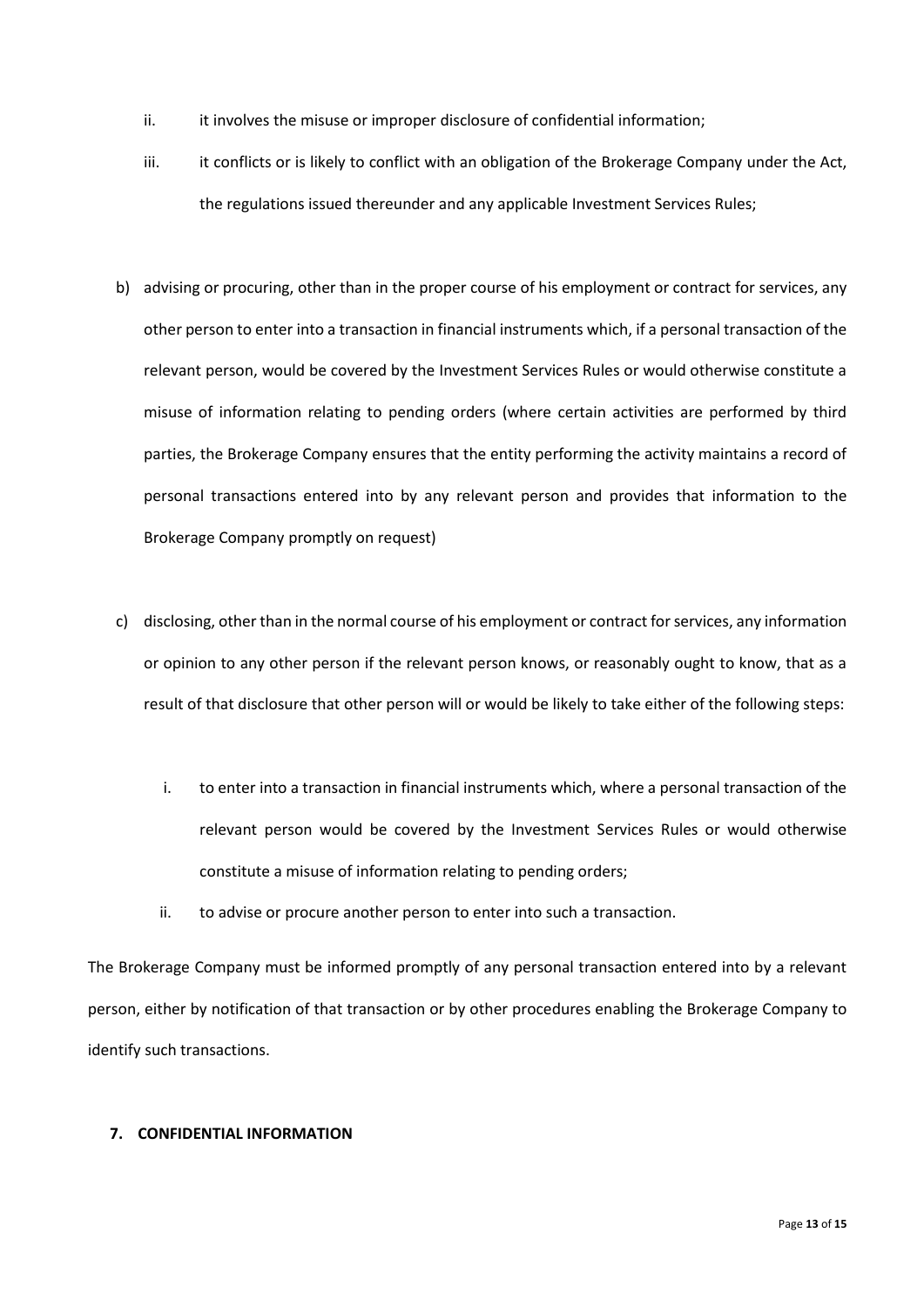The Broker Company must not make unauthorised disclosures of confidential information or use it for purposes other than those for which it was disclosed except as required by law. Requirements imposed by a confidentiality agreement or undertaking with a third party imposed by law, or specified in the Brokerage Company's policies, procedures or rules must be followed. Where confidential information is to be provided to another party, the Brokerage Company must ensure that measures are in place to maintain the confidentiality of that information, such as a legally binding confidentiality agreement.

#### **8. DATA RETENTION AND RECORD KEEPING**

All conflicts will be recorded and registered in the company's conflicts register found in **Appendix V**. All identified and reported conflicts will be maintained for at least 5 years in the company's records.

## **9. REPORT OF BREACHES**

In accordance to Regulation, the Brokerage Company ensures for staff to report potential or actual breaches through a specific, independent and autonomous channel. It should be necessary for reporting staff to have a certain level of certainty to report a breach in full confidence, which should then trigger an investigation.

In order to safeguard the confidentiality of the reporting person staff would be able to report their breaches outside regular reporting lines who, in this case, will be the Compliance Officer.

The Brokerage Company must ensure effective and reliable mechanisms to enable its staff to report to competent authorities relevant potential or actual breaches via an appointed person whose function does not raise fear or doubt of collusion. Therefore, all the information at the time will be sent exclusively by email to the Compliance Officer in writing who will then acknowledge receipt of the correspondence to begin any corresponding action accordingly. The Staff should include the report:

- 1. Quoting the policy/procedure that was violated;
- 2. How the violation took place;
- 3. The person or persons involved;